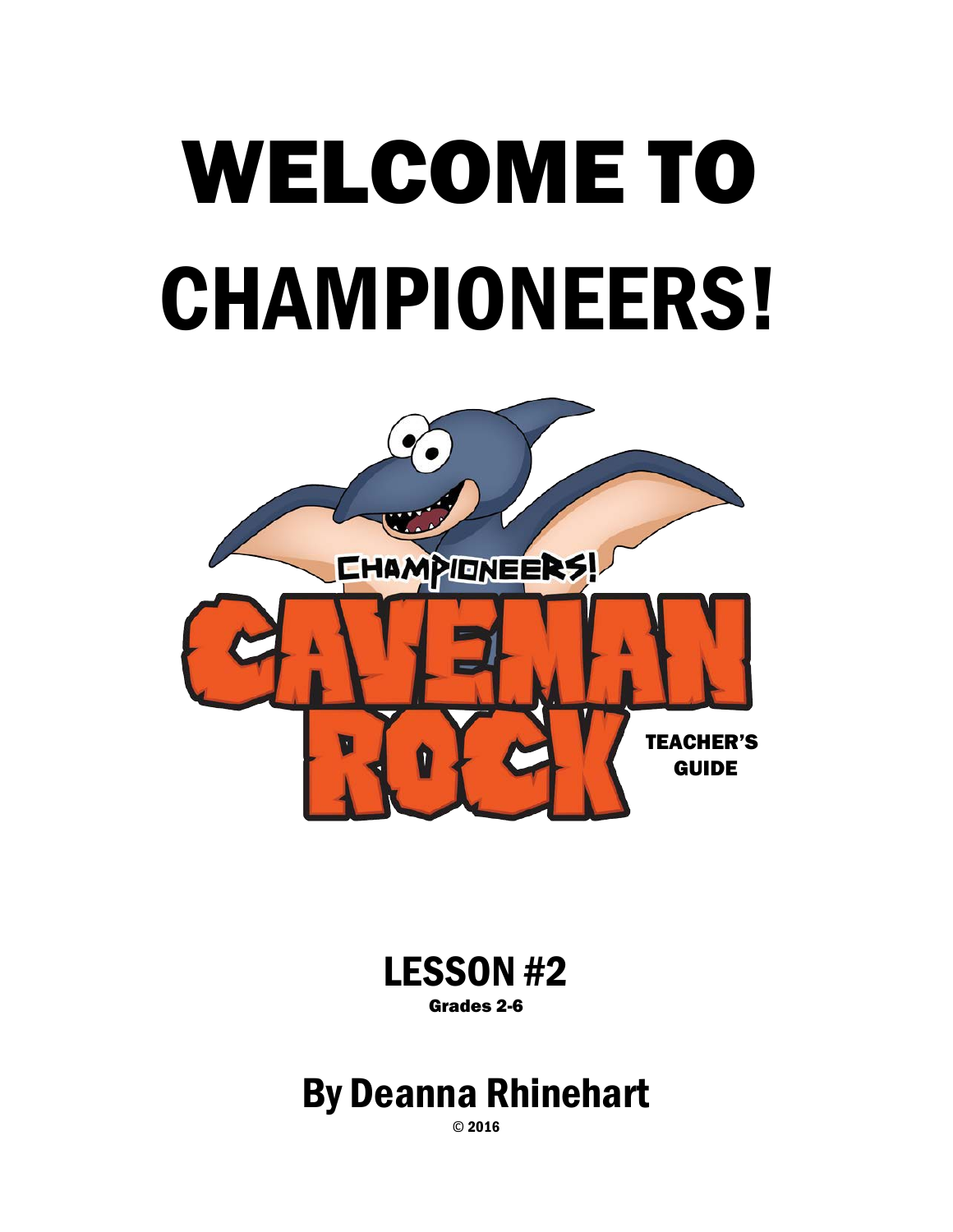





#### **Copycat-Chameleons**

- **Key: Leaders are Confident**
- **Concept: Conformity**

#### **Class Agenda**

- **1. Greetings**
- **2. Review**
- **3. Sing & Swing:** Quarry Rock
- **4. Video:** Lesson #2 Conformity
- **5. Activity:** Dino-Dough Race
- **6. Sing & Swing:** Quarry Rock
- **7. Video:** Episode #2 Fishing Makes…
- **8. Review**
- **9. Leadership Challenge:** Make Dino-Dough

#### **Materials**

• Play dough

#### **Objectives**

- **Video: Fishing Makes the World Go Round**
- **Song: Quarry Rock**
- **Lesson: Be Yourself**
- **Game: Dino-Dough Races**
- **Challenge: Make Dino Doug**

#### **In a Nutshell**

Greetings. Watch Bonus video about the chameleons and discuss how we can change how we act around different people. Video lesson #2, Conformity Lesson. Champ Chat. Leadership lesson: Make Dino-Dough!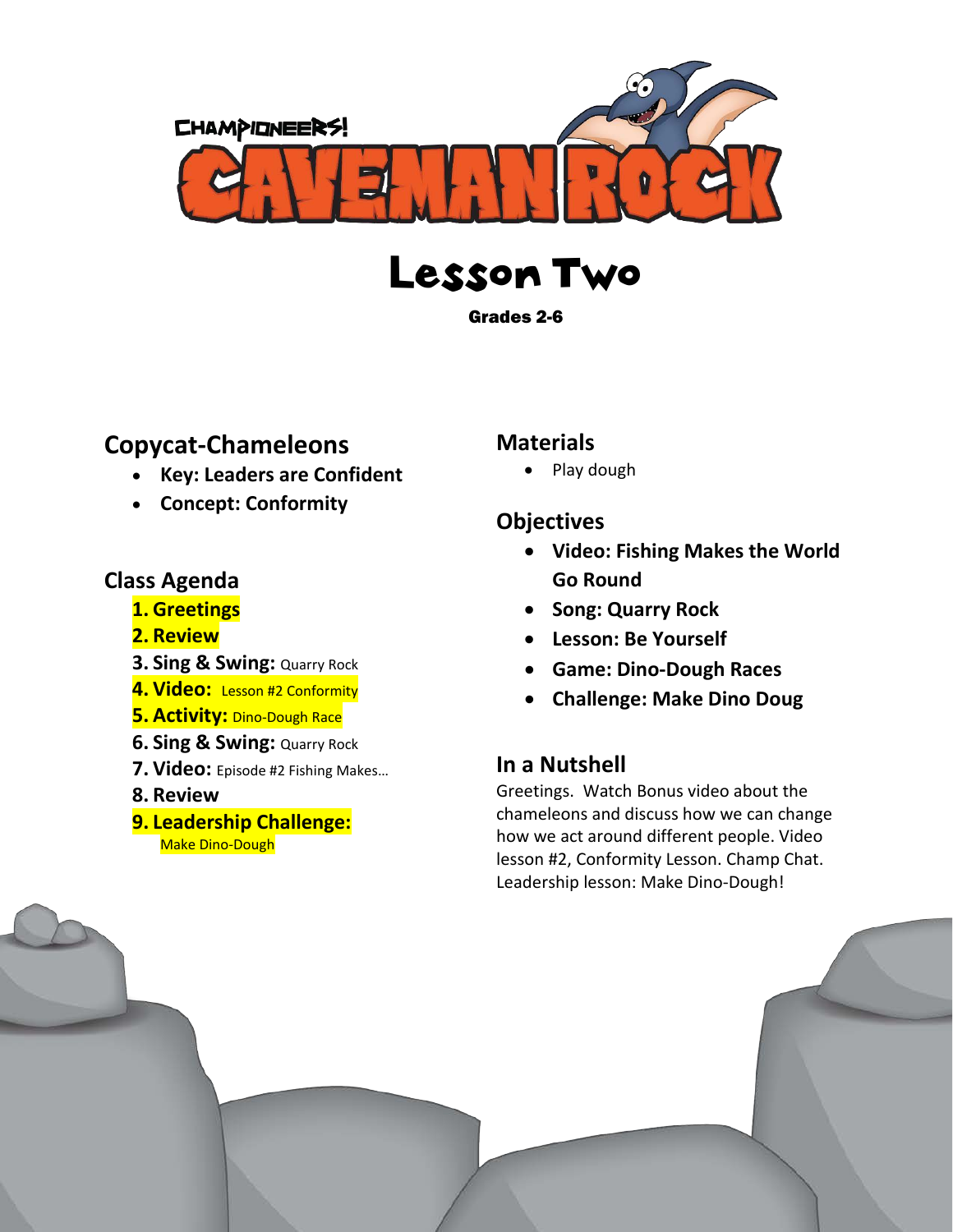## esson Two - Quick View

|              | <b>ACTIVITY</b>                     | <b>TIME</b>     | <b>OBJECTIVE</b>                                                                                                          | <b>ACTION</b>                                                                                                                                                 |
|--------------|-------------------------------------|-----------------|---------------------------------------------------------------------------------------------------------------------------|---------------------------------------------------------------------------------------------------------------------------------------------------------------|
|              | Greetings                           | $2 \text{ min}$ | Set the tone for your<br>class. Students share<br><b>Adventure Theater</b><br>episode #2. Discuss<br>possible conclusions | Championeers! Roll Call. Remember to<br>practice quickly finding your spot in<br>circle time and racing to be the first to sit<br>correctly when music stops. |
| <b>Bonus</b> | Video:<br>Chameleons                | 1 min           | Intro to Conformity                                                                                                       | Show Bonus Video: Chameleons and<br>discuss how people can act different<br>around different people.                                                          |
|              | Video:<br>Leadership<br>Workshop #2 | 3 min           | Copy-cats or copy-rats?                                                                                                   | Dino-Dough                                                                                                                                                    |
|              | Leadership<br>Workbook              | 5 min           | Pages 12-13                                                                                                               | I'll be me and you be you - that's what<br>makes us rock!                                                                                                     |
|              | Champ Chat                          | 3 min           | Reinforce                                                                                                                 | Comparing                                                                                                                                                     |
|              | Leadership<br>Challenge             | 1 min           | Reinforce<br>conformity lesson.                                                                                           | Leaders are confident in who they are.<br>Make Dino-Dough and share the lesson<br>of the chameleon with your family.                                          |

#### **Adventure Theater Recap: Episode #2**

**p** 

Al-x and his friends talk about the Big Annual Fishing Derby coming up and what a big deal it is for cavemen to be the best at fishing. Al-x remembers how he used to go fishing with his dad. Everyday his dad would take him and his friends to the

Quarry Rock fishing pond to practice fishing. Everyone else got fish, but Alex never did. Make a really big deal out of Al-x never getting a fish, EVER! (For some reason the kids really identified with this and the more we emphasized it, the more into the story they got.)